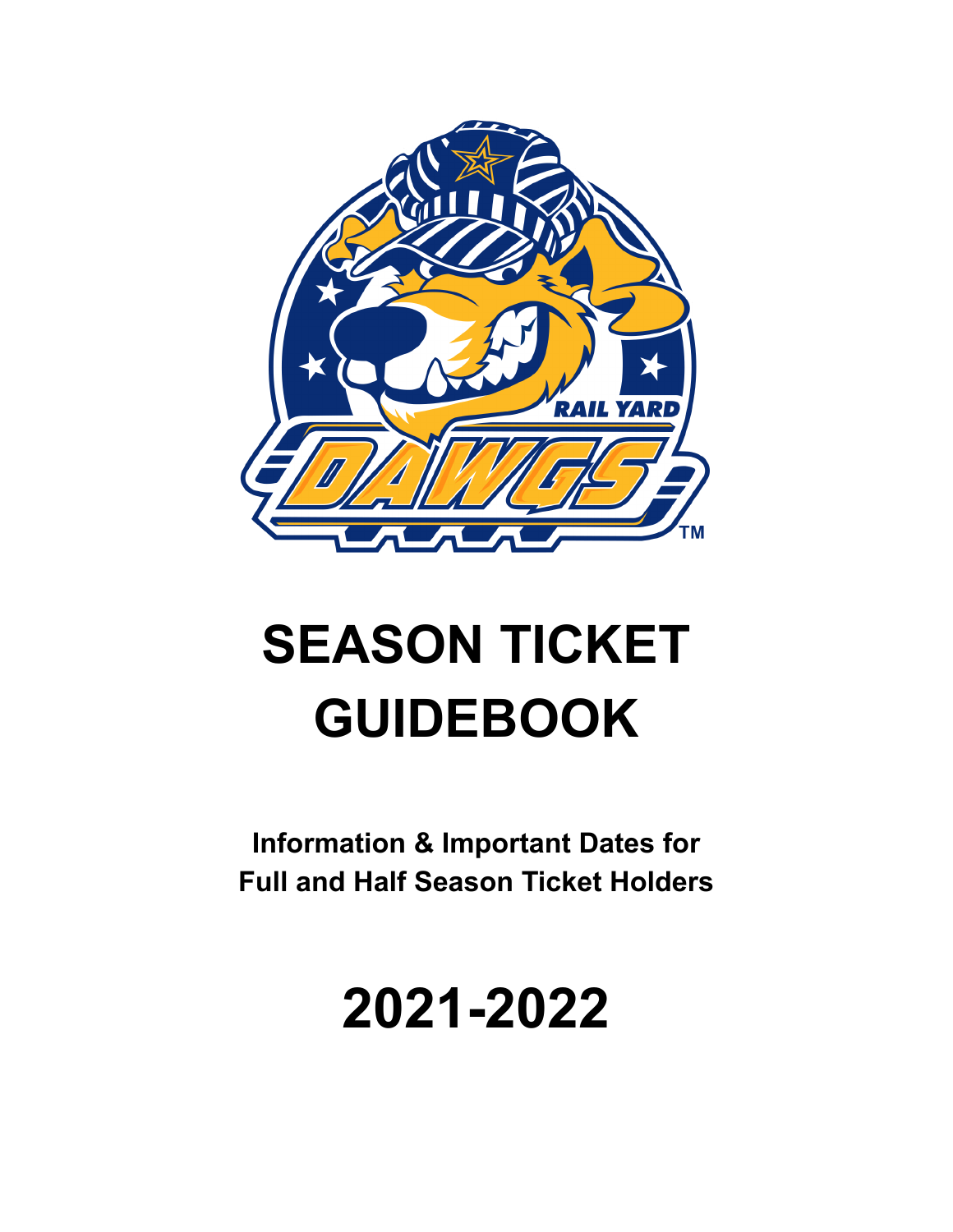### **I. FULL SEASON TICKETS**

### **A. DEPOSITS & PAYMENTS**

A minimum deposit of \$100 will be required to reserve your same seats and parking pass for the 2021-2022 season. This deposit is non-refundable. See deposit deadlines at the end of this document.

You have the option to (1) pay your account in full or (2) set up a payment plan. Your entire account balance must be satisfied by October 15, 2021. We reserve the right to withhold your season ticket packet until the balance is satisfied.

Following your \$100 non-refundable deposit, you may opt to set up a monthly payment plan. For payment plans, we will require you to put a card on file. Payments will be automatically withdrawn on the 15th of each month.

If you have an account credit from previous seasons, this amount will be automatically applied to your 2021-2022 season ticket balance. All credited amounts are not available for cash refunds. There will not be a 5% pay in full discount for the 2021-2022 season.

### **B. CHANGING SEAT LOCATIONS**

Seating changes for the 2021-2022 season will open January 4, 2021 for Full Season Ticket Holders. Seating requests are accepted on a first come, first served basis.

All current season ticket holder seats and parking passes will be secured within your account until June 4, 2021 with or without a deposit. Starting June 7, 2021 any seats that do not have a deposit will be released and will be made available to the public.

### **C. PARKING PASSES**

Parking passes are not included with season tickets. Any full season ticket account that had a parking pass for the 2019-2020 season will be guaranteed the opportunity to purchase a 2021-2022 parking pass until June 4, 2021. After the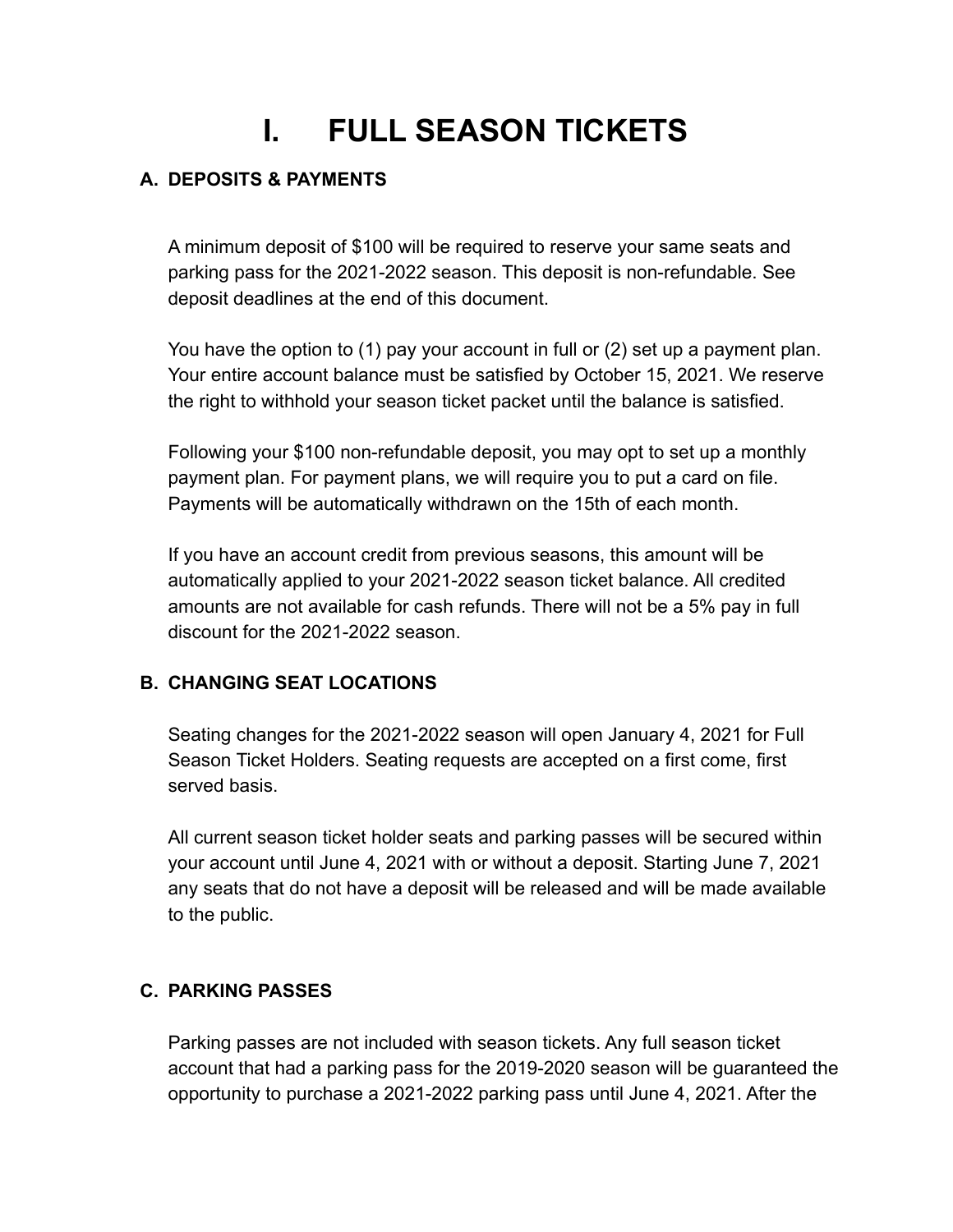deposit deadline of June 4, 2021, you may be added to the parking pass waitlist upon request and are no longer guaranteed a parking pass.

New accounts or accounts without a parking pass may be added to the parking pass waitlist in order of deposit date with Full Season Ticket Holders prioritized. Accounts that have been waitlisted will be contacted beginning August 2, 2021. Payment for pass(es) is due by October 15, 2021. This amount may be added to monthly payment plans.

### **D. CLUB 611 PASSES**

Club 611 is an exclusive area off the concourse that carries a different menu, including alcoholic and non-alcoholic beverages. Each patron must have a pass for admission. There are a limited number of passes available, therefore will be afforded to accounts on a first come, first served basis. Pass price may be included in your payment plan.

### **E. CORPORATE PARTNERS**

Corporate partners that have full season tickets do not need to participate in the same renewal process as non-corporate accounts. Your existing seats, parking pass, and club passes will be held until your renewal meeting.

### **F. BENEFITS**

Full season ticket holders receive the following benefits:

Giveaways: Full season ticket holders will receive all team giveaways. Some of these giveaways may apply to adult tickets or children tickets only. Accounts must have a \$100 deposit by August 2, 2021 to be guaranteed these giveaways. This benefit does not apply to complimentary ticket accounts. Giveaway items and dates are subject to change. Giveaways must be redeemed by the date listed on the voucher.

Ticket Booklets: Full season ticket holders will receive a booklet with their tickets if they deposit by August 2, 2021 This benefit may not apply to complimentary ticket accounts.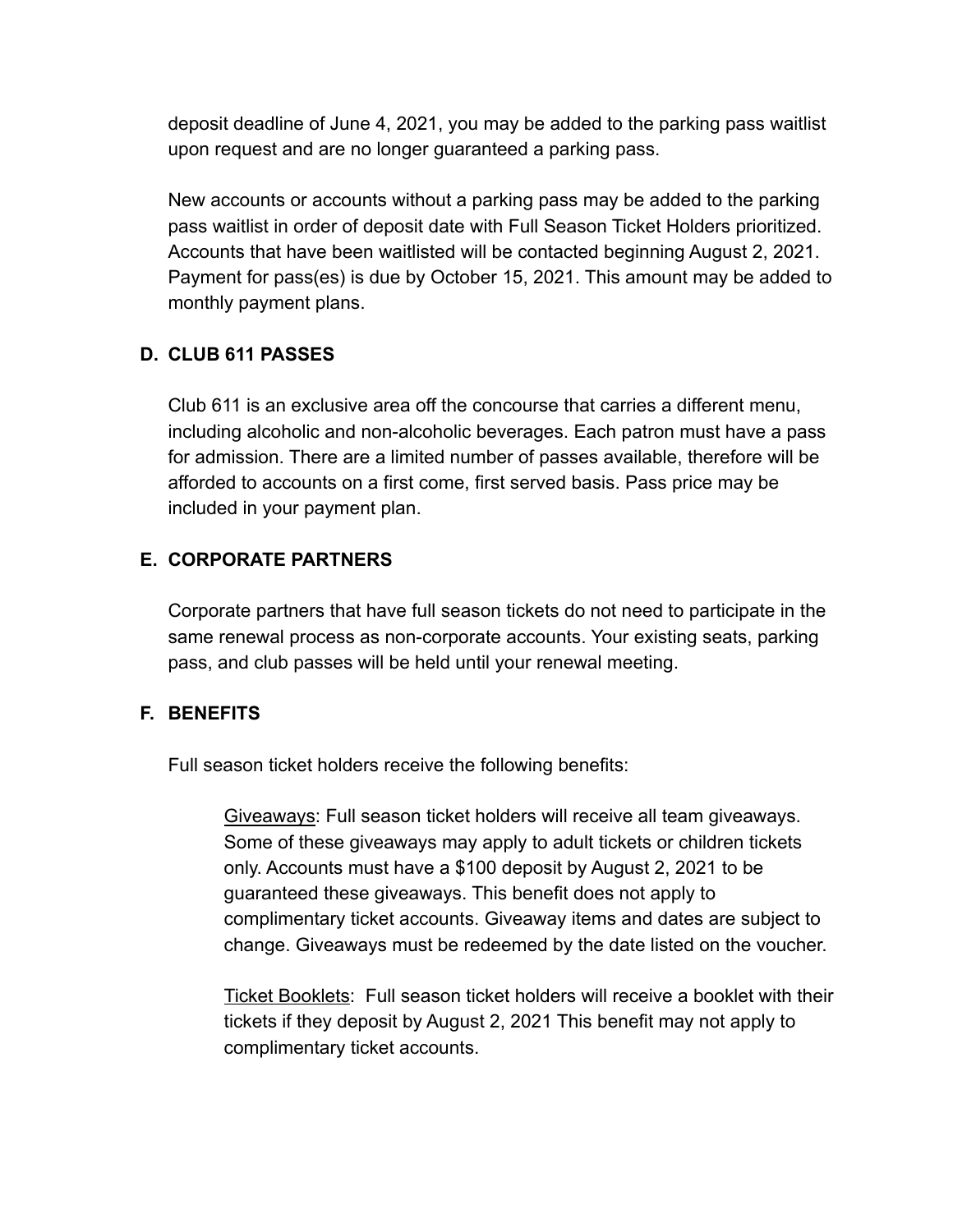Free Friend Fridays: Full season ticket accounts will receive five vouchers for designated Friday games. There will be one dated general admission voucher per seat in your account. (For example, if you have three full season tickets, you will receive three Free Friend Friday tickets per select game.) Free Friend Friday vouchers must be exchanged at Berglund Center Box Office in order to receive game tickets. Seat upgrades may be completed at the Berglund Center Box Office for the difference in price. These tickets are not able to be exchanged for different game dates. Free Friend Friday tickets are not provided for complimentary or corporate partner accounts.

Exchanging Unused Season Tickets: Season ticket holders may exchange any unused 2021-2022 season ticket for a future regular season home game of the 2021-2022 season. Previously, the exchange process was completed at Berglund Center Box Office. **All exchanges must now be completed through Rail Yard Dawgs staff via email at least one day prior to the event.** Requests sent on the day of the event may not be satisfied. Each exchange is subject to an Scan Count Report, which displays the number of unused tickets per account.

Merchandise: Full season ticket holders may receive a 10% discount on full price Dawgs merchandise. This discount program will resume June TBD, 2021. Discounts are not available online. Must have a valid discount card present at time of purchase. We reserve the right to exclude items.

Playoff Packages: If the Rail Yard Dawgs make the playoffs and host a home game at Berglund Center, season ticket holders may purchase a Playoff Package to guarantee their season ticket seats by the posted deadline (TBD). Seats that are not secured through a Playoff Package are not guaranteed available through Berglund Center Box Office or online.

#### **G. RETURN POLICIES**

Full season ticket holders are subject to our Return Policies that can be found on our website at https://www.railyarddawgs.com/policies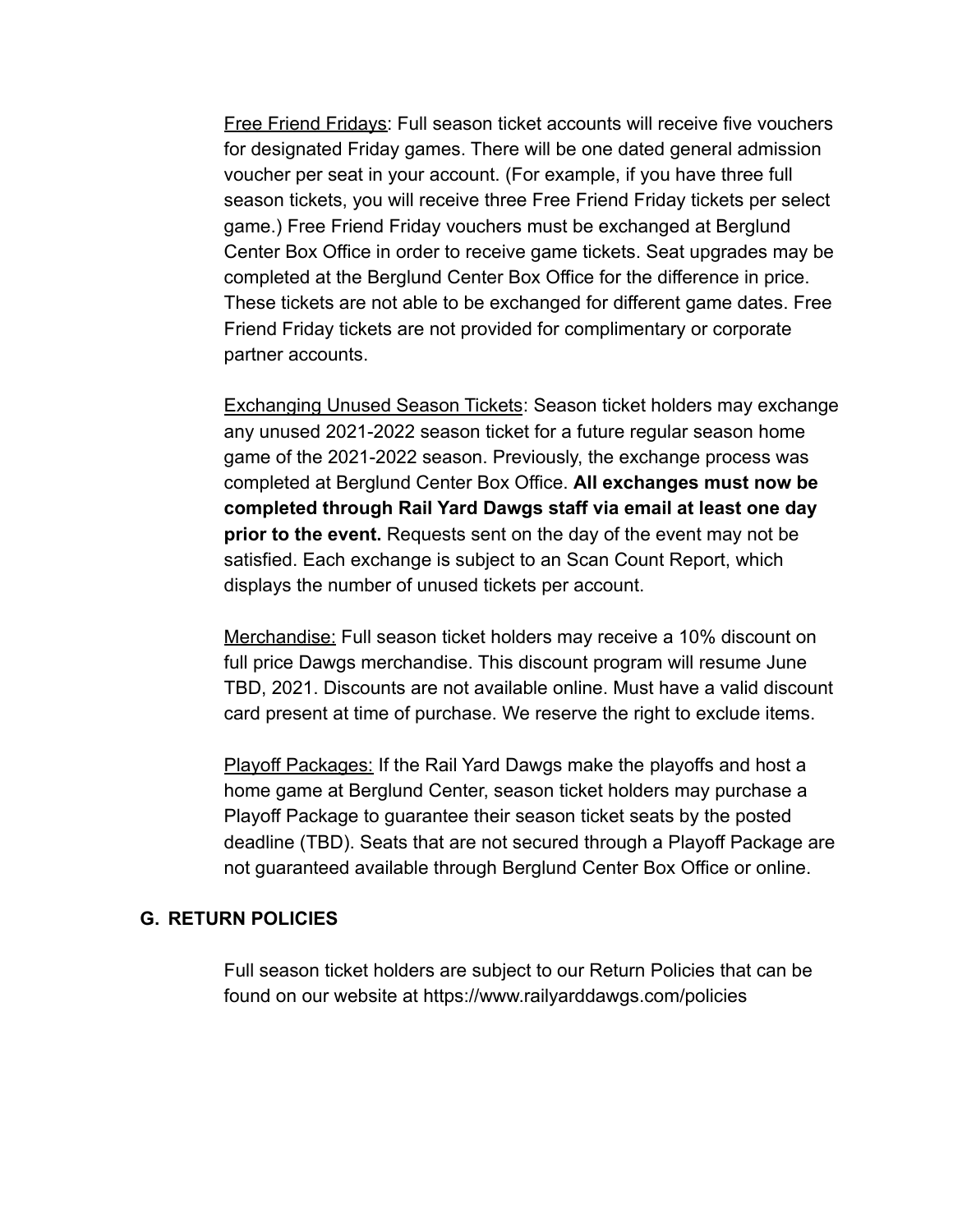### **II. HALF SEASON TICKETS**

### **A. DEPOSITS & PAYMENTS**

A minimum deposit of \$100 will be required to reserve your same seats and parking pass for the 2021-2022 season. This deposit is non-refundable. Please see applicable deadlines listed at the end of this document.

You have the option to (1) pay your account in full or (2) set up a payment plan. Your entire account balance must be satisfied by October 15, 2021. We reserve the right to withhold your season ticket packet until the balance is satisfied.

Following your \$100 non-refundable deposit, you may opt to set up a monthly payment plan. For payment plans, we will require you to put a card on file. Payments will be automatically withdrawn on the 15th of each month.

If you have an account credit from previous seasons, this amount will be automatically applied to your 2021-2022 season ticket balance. This amount is not refundable.

### **B. CHANGING SEAT LOCATIONS**

Seating changes for the 2021-2022 season will open February 1, 2021 for Half Season Ticket Holders. Seating requests are accepted on a first come, first served basis.

All current season ticket holder seats will be secured within your account until June 4, 2021 with or without a deposit. Starting June 7, 2021 any seats that do not have a deposit will be released and will be made available to the public.

### **H. PARKING PASSES**

Parking passes are not included with season tickets. Any half season ticket account that had a parking pass for the 2019-2020 season will be guaranteed the opportunity to purchase a 2021-2022 parking pass until June 4, 2021. After the deposit deadline of June 4, 2021, you may be added to the parking pass waitlist upon request, but are no longer guaranteed a parking pass.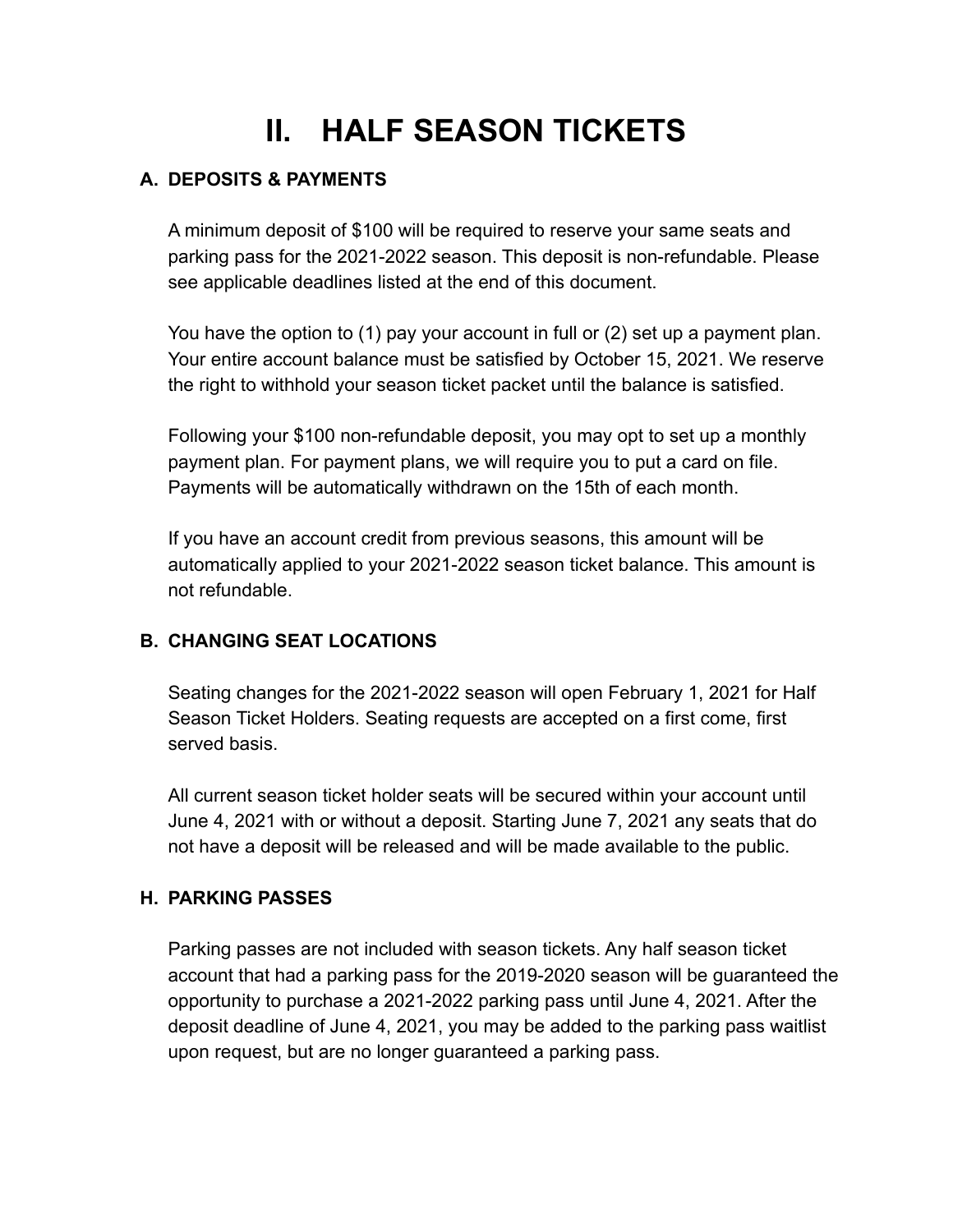New accounts or accounts without a parking pass may be added to the parking pass waitlist in order of deposit date with Full Season Ticket Holders prioritized. Accounts that have been waitlisted will be contacted beginning August 2, 2021. Payment for pass(es) is due by October 15, 2021. This amount may be added to monthly payment plans.

### **I. CLUB 611 PASSES**

Club 611 is an exclusive area off the concourse that carries a different menu, including alcoholic and non-alcoholic beverages. Each patron must have a pass for admission. There are a limited number of passes available, therefore will be afforded to accounts on a first come, first served basis. Pass price may be included in your payment plan.

#### **J. BENEFITS**

Half season ticket holders receive the following benefits. Items noted with \* are subject to deadlines.

Giveaways: Half season ticket accounts will giveaways if they select those game dates as a part of their 14 games. Some of these giveaways may apply to adult tickets or children tickets only. Accounts must have a \$100 deposit by August 2, 2021 to be guaranteed these giveaways. This benefit does not apply to complimentary ticket accounts. Giveaway items and dates are subject to change. Half season ticket holders that select undated vouchers are not guaranteed giveaways.

Exchanging Unused Season Tickets: Season ticket holders may exchange any 2021-2022 unused season ticket for a future regular season home game of the 2021-2022 season. Previously, the exchange process was completed at Berglund Center Box Office. All exchanges must now be completed through Rail Yard Dawgs staff via email at least one day prior to the event. Requests sent on the day of the event may not be satisfied. Each exchange is subject to an Scan Count Report, which displays the number of unused tickets per account.

Playoff Tickets: If the Rail Yard Dawgs make the playoffs and host a home game at Berglund Center, season ticket holders may purchase a Playoff Package to guarantee their season ticket seats by the posted deadline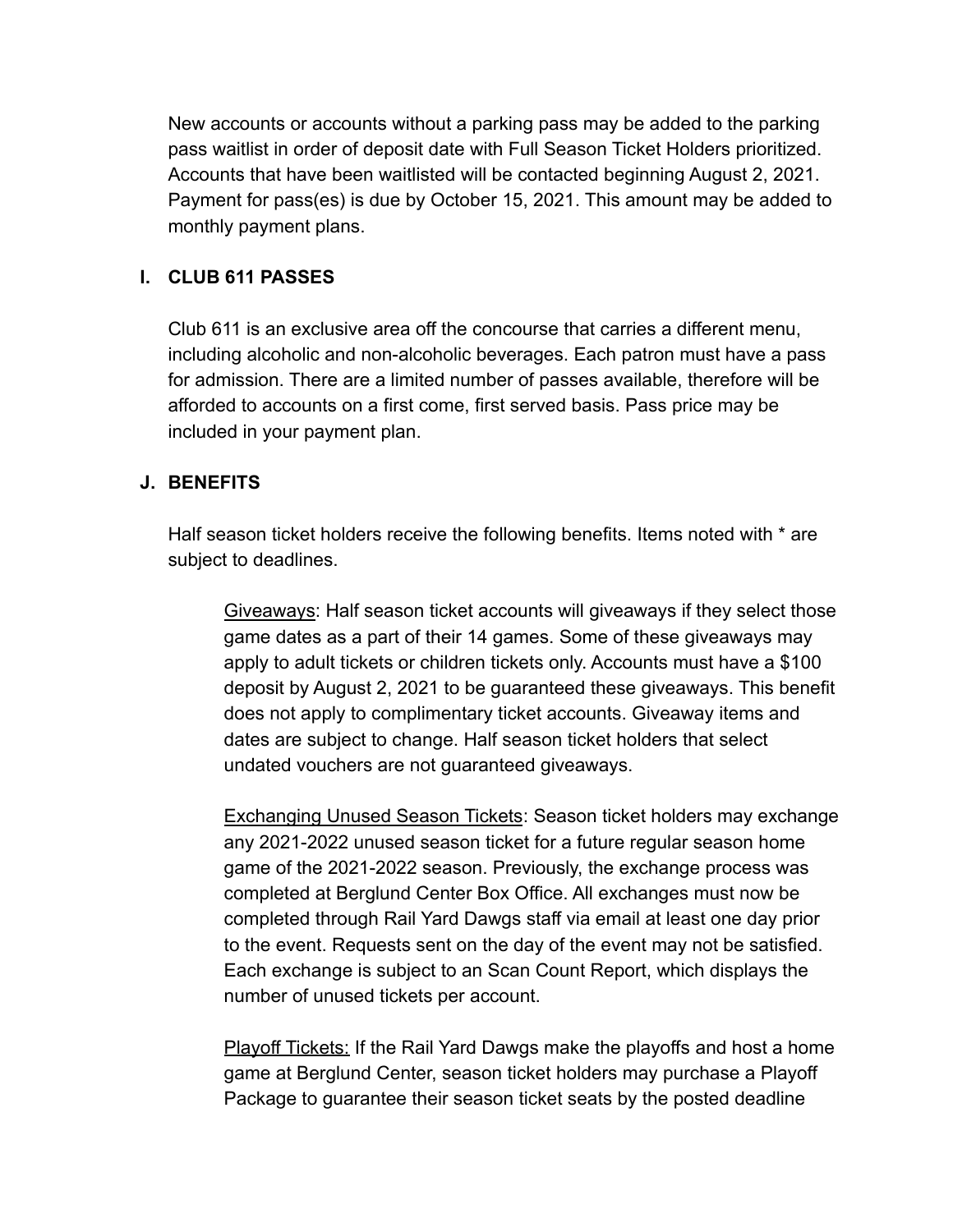(TBD). Seats that are not secured through a Playoff Package are not guaranteed available through Berglund Center Box Office or online.

### **K. SELECTING YOUR 14 GAMES**

Half season ticket holders will receive a form to select their 14 games once the team has released their promotional schedule (Summer 2021) From here, the staff will prepare your tickets for selected games and giveaway vouchers accordingly. This form will be due to our offices by September 17, 2021. Packets will be ready for pick up October TBD, 2021.

#### **L. RETURN POLICIES**

Full season ticket holders are subject to our Return Policies that can be found on our website at https://www.railyarddawgs.com/policies